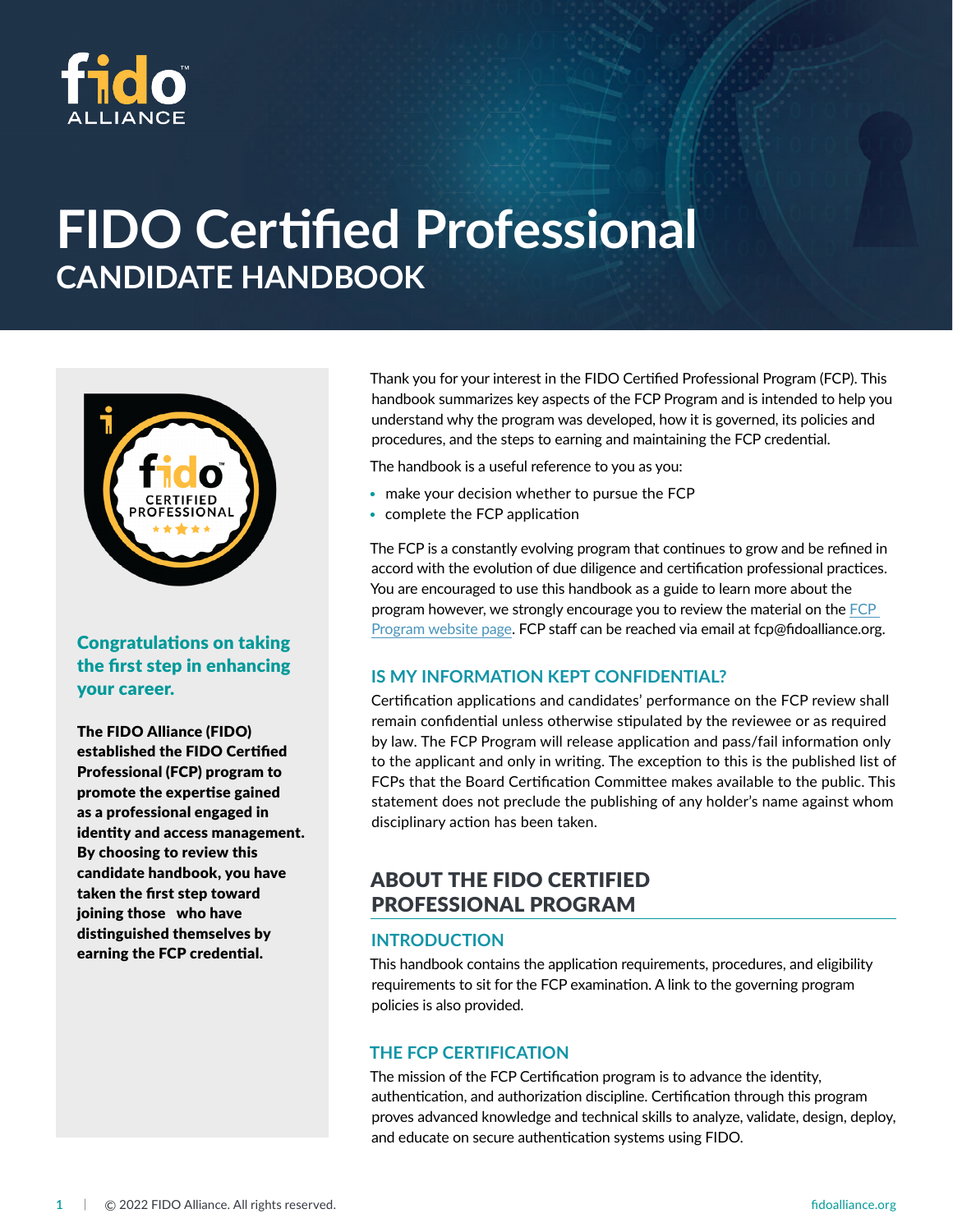

# **SCOPE OF THE FCP CERTIFICATION**

A FIDO Certified Professional is an identity and authentication expert who helps organizations deploy and integrate FIDO standards by analyzing business requirements and proposing a FIDO architecture that ensures secure authentication processes.

# **THE FCP CERTIFICATION GOVERNANCE**

The FIDO certified professional program as a whole is the responsibility of the FIDO Board Certification Committee (BCC), with necessary oversights and approvals from the FIDO Board of Directors and collaboration with other FIDO Working Groups where needed. The Certification Secretariat is responsible for implementing, operating, and managing the FIDO Certified Professional program defined by the BCC.

# FCP ELIGIBILITY REQUIREMENTS

# **PREREQUISITE EXPERIENCE**

The FIDO Certified Professional shall have at least two to four (2-4) years of industry experience in at least three (3) of the five (5) domains of knowledge. The domains of knowledge are:

- 1. Analyzing Business Requirements
- 2. Validating Business and Technical Requirements for Implementation
- 3. Designing and Implementing Business and Technical Requirements
- 4. Deploying FIDO Authentication Solutions
- 5. Educating Others about Authentication

FIDO Certification professionals generally work in roles such as Technology Architects, System & Operations Engineers, Security Professionals, and Identity & Access Management Professionals.

The certification application will include a section to report years of industry experience.

#### **DEFINITIONS**

#### Applicant:

An individual who has submitted the application for FCP Certification

#### Candidate:

An individual who meets the eligibility requirements for FCP Certification

#### Certified Individual:

An individual who has earned and maintained the FCP Certification and is authorized to use the FCP Mark.

# **FCP ACCOUNT AND APPLICATION**

To start the certification process, the individual must complete the account registration process on the FCP Program website [page](https://fidoalliance.org/fido-certified-professional-program/). The account will give access to the FCP Dashboard, where individuals seeking FCP certification can complete additional program forms and see deadlines and status updates.

#### **FCP EXAM FEES**

Exam fees are due following Candidate approval. Initial exam fees for FIDO Member participants are \$550 and \$750 for non-FIDO Member participants.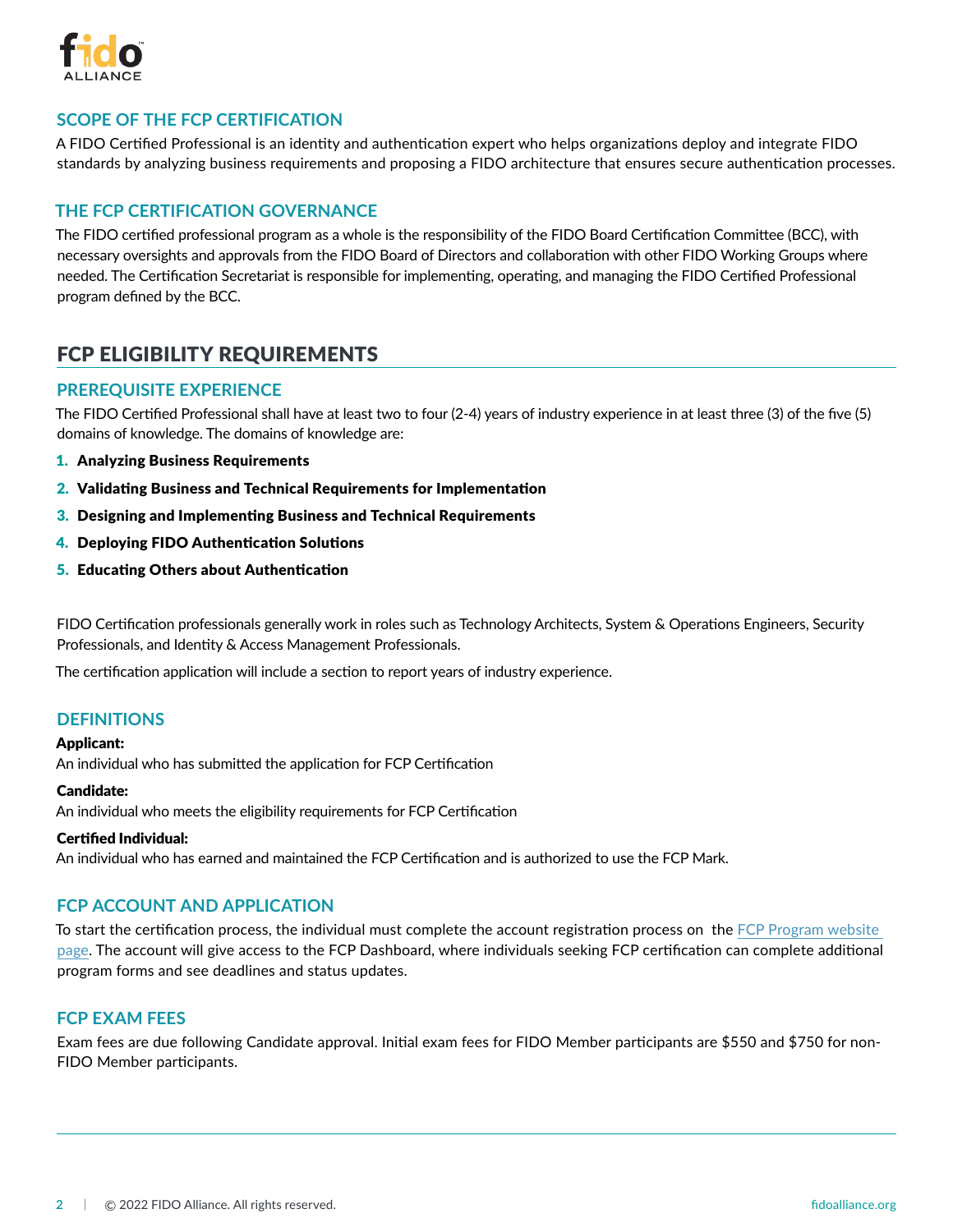

# PREPARING FOR THE EXAM

The FIDO Certified Professional is a computer-based exam that is proctored. Candidates have two hours and forty minutes to complete the examination.

The FCP examination was developed in accordance with best practices in test development and measurement. Working with experts in the development of certification examinations, the resulting FCP certification examination is reliable and valid. To validate the examination, measurement specialists worked with the FIDO Alliance staff, and a committee of Subject Matter Experts (SMEs) to design and conduct a job task analysis study. That analysis resulted in the development of a standardized examination content outline that included the expertise of FIDO SMEs. FIDO SMEs were also called upon to write, review, edit, and approve examination questions under the guidance of experts in testing and measurement.

Candidates are encouraged to prepare for the FCP examination by reviewing the FCP exam matrix and Final Examination Content Outline located in the sections below, as well as resources located on the FCP Program website page.

# **EXAMINATION CONTENT**

This exam matrix is provided to illustrate the general distribution of questions and the relative weight or emphasis given to a skill or content area on the examination. A successful risk management practitioner should have experience and a fundamental understanding of these five broad topic areas.

For a more specific breakdown of topics, refer to the Final Examination Content Outline.

| <b>FIDO Certified Professional</b> |                                                                   |  |        |
|------------------------------------|-------------------------------------------------------------------|--|--------|
|                                    | Analyzing Business Requirements                                   |  | 16 67% |
| в                                  | Validating Business and Technical Requirements for implementation |  | 23 33% |
|                                    | Designing and Implementing Business/Technical Requirements        |  | 28.33% |
|                                    | Deploying FIDO Authentication Solutions                           |  | ንበ በበ% |
|                                    | Educating Others about Authentication                             |  | 11 67% |
|                                    |                                                                   |  |        |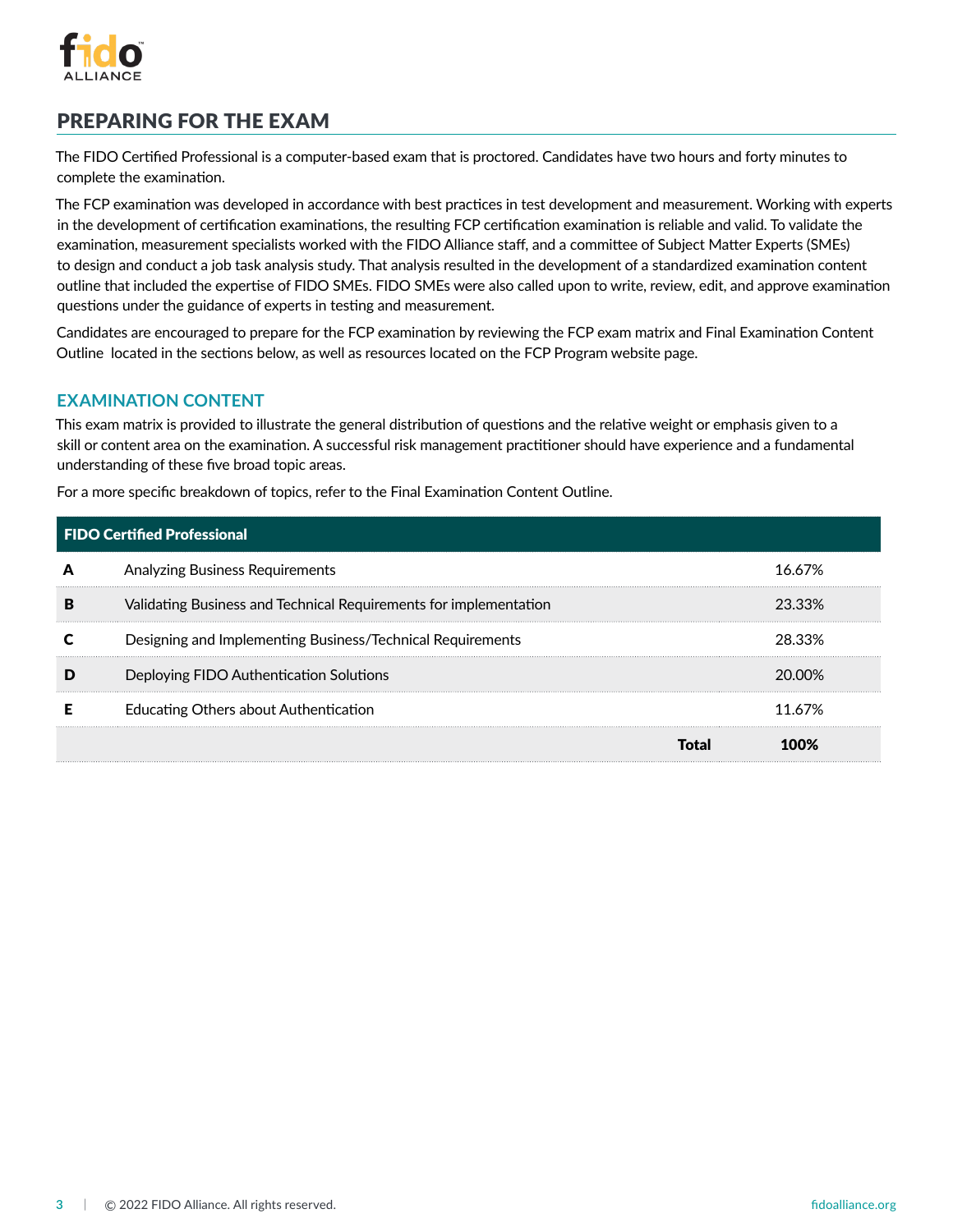

# FCP Examination Content Outline

The task list below describes the activities that a FIDO Certified Professional is expected to perform on the job. All examination questions are linked to these tasks.

| <b>Content Domains</b>                                                                       | <b>Finalized % Weighing</b> |
|----------------------------------------------------------------------------------------------|-----------------------------|
| <b>A. Analyzing Business Requirements</b>                                                    | 16.67%                      |
| 1. Identify goals of stakeholders                                                            | 2.50%                       |
| 2. Identify use cases of specific users                                                      | 2.50%                       |
| 3. Map business requirements to available technology                                         | 3.33%                       |
| 4. Determine the risk of not implementing the business requirements                          | 2.50%                       |
| 5. Determine the limitations of the current system                                           | 3.33%                       |
| 6. Prioritize the value of the requirements                                                  | 2.50%                       |
| B. Validating Business and Technical Requirements for Implementation                         | 23.33%                      |
| 1. Determine the feasibility of the task                                                     | 4.17%                       |
| 2. Ensure regulatory/legal compliance                                                        | 5.00%                       |
| 3. Size the system (scale, availability, performance)                                        | 2.50%                       |
| 4. Determine implementation phases                                                           | 4.17%                       |
| 5. Build proof of concept (POC)                                                              | 4.17%                       |
| 6. Conduct testing                                                                           | 3.33%                       |
| <b>C. Designing and Implementing Business/Technical Requirements</b>                         | 28.33%                      |
| 1. Define features from the technical requirements                                           | 5.00%                       |
| 2. Design user experience                                                                    | 4.17%                       |
| 3. Investigate integration of FIDO solutions with the existing system and business processes | 5.00%                       |
| 4. Develop identity system architecture                                                      | 6.67%                       |
| 5. Implement features from the technical requirements                                        | 7.50%                       |
| D. Deploying FIDO Authentication Solutions                                                   | 20.00%                      |
| 1. Configure the FIDO components                                                             | 6.67%                       |
| 2. Test components and applications                                                          | 4.17%                       |
| 3. Implement monitoring and technical support                                                | 5.00%                       |
| 4. Measure success                                                                           | 4.17%                       |
| E. Educating Others about Authentication                                                     | 11.67%                      |
| 1. Give an authentication history lesson                                                     | 3.33%                       |
| 2. Teach about FIDO protocols                                                                | 5.83%                       |
| 3. Provide decision information to business owners                                           | 2.50%                       |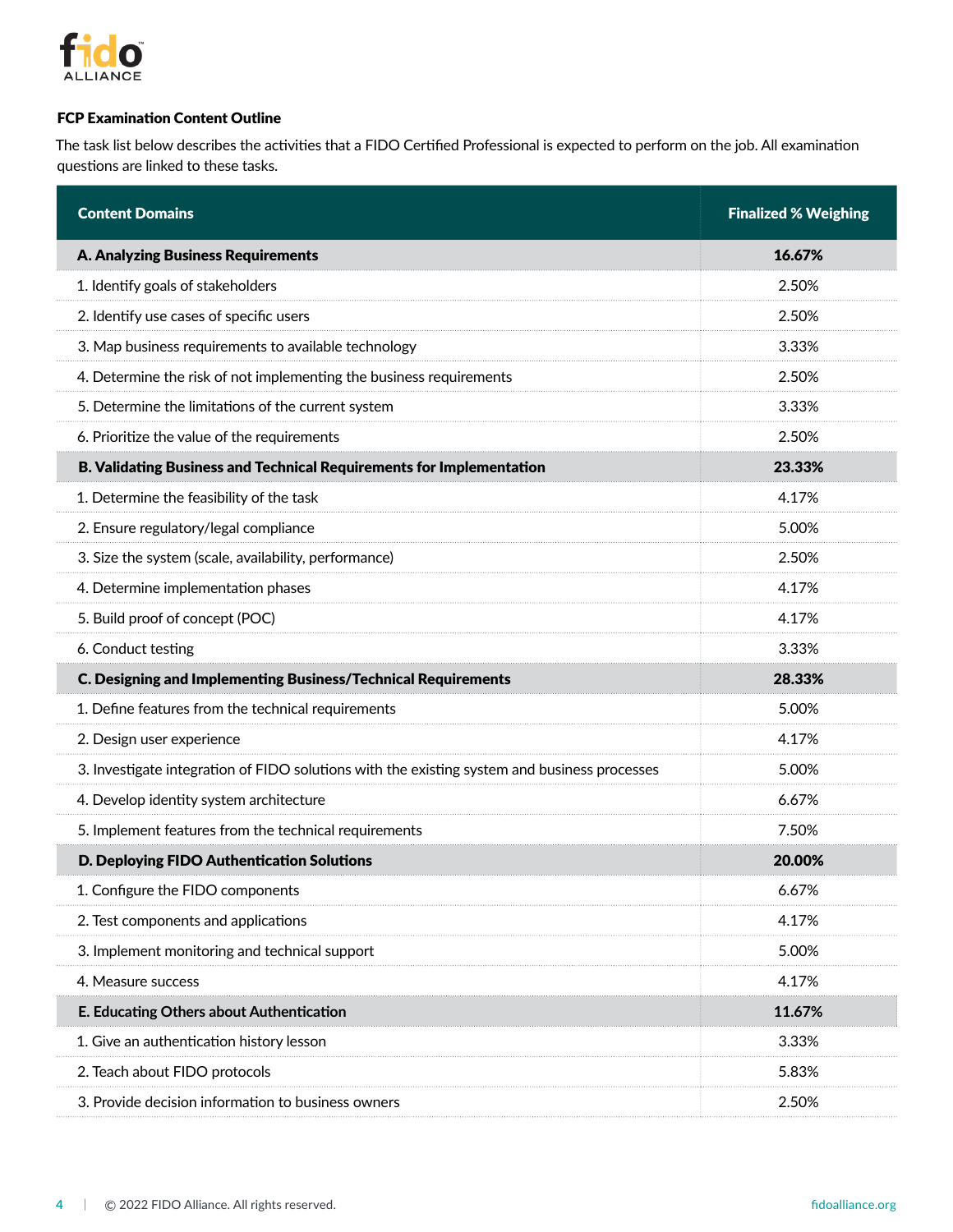

# SCHEDULING THE EXAM

# **SCHEDULING**

All candidates will receive an email, *FCP Authorization-to-Test*, from the FIDO Alliance Certified Professional Secretariat with detailed instructions for scheduling the examination with Pearson VUE. Candidates will have the opportunity to schedule their examination at Pearson VUE testing centers.

The FCP Secretariat makes it possible for candidates to sit for the FCP certification examination at a date and time that is convenient for them. Candidates may schedule their FCP certification examination at any convenient date and time within their eligibility period. Candidates must schedule their exam at least 24 hours in advance but may schedule up to 90 calendar days before their desired examination date for the best selection of dates, times, and testing locations.

Note that because Pearson VUE testing centers have limited availability, especially during prime testing periods, it is recommended that the candidate schedule their exam early in order to increase the likelihood of receiving their first choice of date, time, and location. Appointments will be made on a first-come, first-served basis, according to availability of testing sites. Neither FIDO Alliance nor the FCP Secretariat is responsible for test center availability.

An extension to schedule FCP certification examination is available up to 180 days. If a candidate fails to schedule their examination within their authorization period a partial refund of the initial exam fee will be processed. Neither FIDO Alliance nor Pearson VUE is responsible if the candidate does not schedule an appointment before their authorization expires. Testing centers can be located by visiting the Pearson VUE website and clicking "For test takers."

## **NO SHOWS**

Once the examination appointment is scheduled, the candidate will be permitted to make changes to the appointment such as location, rescheduling or cancellation. All changes are made through the Pearson Vue – FIDO Certified Professionals website.

Candidates who show up late and are not admitted, fail to present adequate identification, or refuse to sign the nondisclosure agreement will not be allowed to take the test and will be considered a no-show.

Candidates who are considered no-shows forfeit the full examination fee.

# TAKING THE EXAM

# **TAKING THE EXAM**

All FCP candidates must have prior authorization from the FCP Secretariat to take the examination. Candidates must provide two forms of identification (a list of acceptable forms of identification is below), at least one of which must be government issued, have a photo and a signature. The name on the IDs must match exactly the name submitted on the application or on the web account profile and in the appointment confirmation email.

Additional details on taking the examination are provided to candidates in the email they receive from the FIDO Alliance Certification Team once their application is approved. If candidates experience problems that affect their ability to take the examination, they must notify the test administrator at the testing site immediately. Test administrators cannot answer any questions about test items or content of the examination. However, if candidates have a procedural question, the testing staff will do their best to assist them.

All examination questions are copyrighted property of FIDO Alliance. It is forbidden under federal copyright law to copy, reproduce, record, distribute or display these examination questions by any means, in whole or in part. Doing so may subject the candidate to severe civil and criminal penalties and actions by the FIDO Alliance.

The test administrator will keep the official time and ensure that candidates are given the allotted time of two hours and forty minutes for the examination. If a candidate leaves the room to take a restroom break the examination time will not stop. Candidates are not permitted to leave the examination area to go to their cars, to speak to anyone, or make personal calls.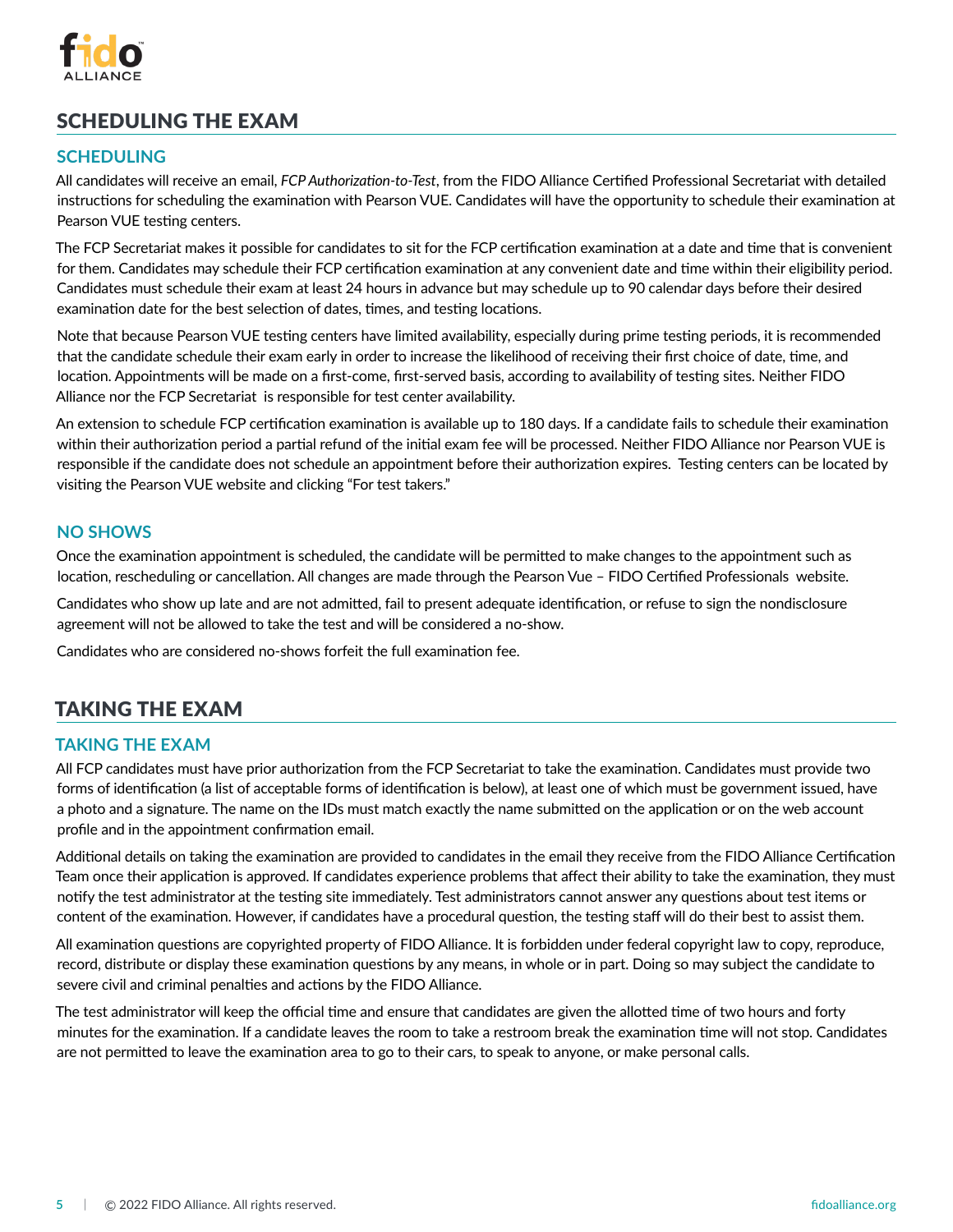

#### The test administrator may dismiss a candidate from the examination for any of the following reasons:

- If the candidate's admission to the examination is unauthorized.
- If a candidate creates a disturbance or gives or receives help.
- If a candidate attempts to remove examination materials or notes from the testing room.
- If a candidate attempts to take the examination for someone else.
- If a candidate has in his or her possession any prohibited item.
- If a candidate exhibits behavior consistent with memorization or copying of examination items.

## **AUTHORIZATION TO TEST**

You are strongly urged to schedule your test as soon as convenient after your application is approved. You will receive an "Authorization-to-Test" via email. This authorization will contain the timeframe within which you must test. Your authorization will be valid for 90 days, with extension available up to 180 days.

If you do not request an extension prior to the expiration of your authorization period, you will need to reapply and pay a new examination fee.

# **EXAMINATION SECURITY PROCEDURES**

Candidates who are taking the FCP examination at a Pearson VUE testing center will be required to provide two forms of valid ID. A primary ID must contain a photo and signature, and one secondary ID with a signature.

| <b>Primary</b>   | The following IDs meet the primary ID requirements:                                                                                 |
|------------------|-------------------------------------------------------------------------------------------------------------------------------------|
|                  | • Government-issued driver's license                                                                                                |
|                  | • State/national identification card                                                                                                |
|                  | • Passport*                                                                                                                         |
|                  | • Military ID*                                                                                                                      |
|                  | • Alien registration card                                                                                                           |
|                  | • U.S. Passport card                                                                                                                |
|                  | • U.S. Dept of State Driver's license<br>*The primary ID must contain a photo and signature unless the signature is embedded in the |
|                  | identification. When this occurs, candidate must present another form of signature identification                                   |
|                  | from the primary or secondary list.                                                                                                 |
| <b>Secondary</b> | The following IDs meet the secondary ID requirements:                                                                               |
|                  | Any ID on the primary list                                                                                                          |
|                  | <b>OR</b>                                                                                                                           |
|                  | Social Security card                                                                                                                |
|                  | Credit/bank ATM card (signature required)                                                                                           |

#### **Biometrics**

Some Pearson VUE testing centers (those designated as Pearson Professional Centers [PPC] and some designated as Select Pearson VUE Testing Centers [PVTC]) may require biometric identification using palm vein capture technology. Palm vein recognition examines the unique patterns in a candidate's palm veins using a safe, near-infrared light source like that in a TV remote control. All centers require electronic signature and a digital photo.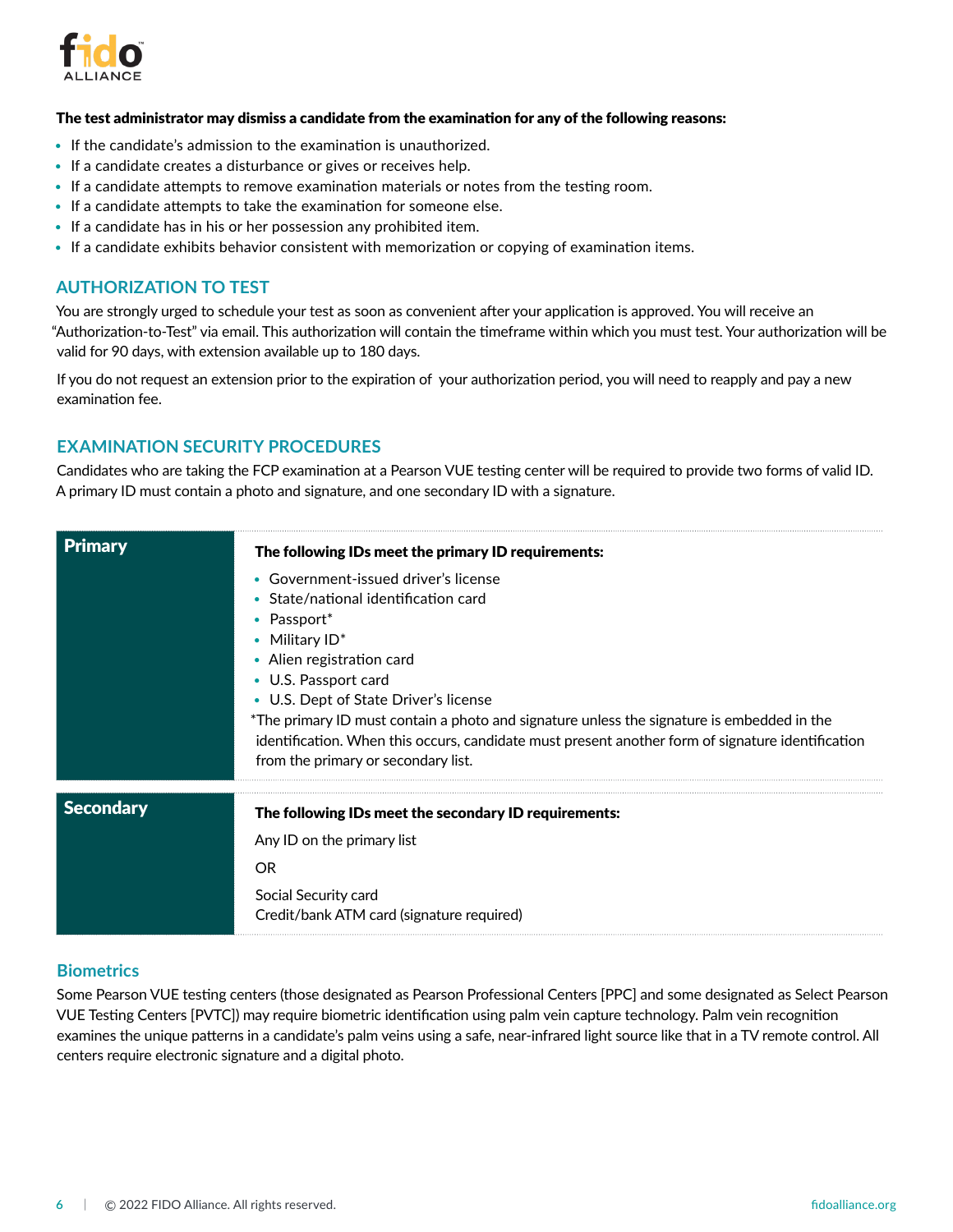

# **Erasable Note Board**

Standard procedure is that the candidate receives one erasable note board to use as scratch paper during the examination.

# **Personal Items**

Candidates are not allowed to bring personal items into the testing area. Headsets, mobile phones, electronic devices, watches, wallets, purses, hats, bags, coats, books, notes, or any materials not specifically approved by the certification body are not permitted. Failure to comply with these examination requirements, and the test area or "workspace" not passing a room scan, will result in termination of the exam administration and candidates will need to reschedule and pay a rescheduling fee.

Consideration is made for comfort items (such as a pillow, crutches, and tissues), which the testing center administrator must inspect for exams. A designated area will be provided in the testing area for all personal belongings, but neither Pearson VUE nor the FCP Secretariat is responsible for any personal belongs left in the area before, during or after the examination.

# AFTER THE EXAMINATION

# **EXAMINATION RESULTS**

Candidates will be provided with a printed test receipt at the completion of their examination. The FCP Secretariat will provide exam results once they become available by Pearson VUE. A "cut score" will need to be established once the first 50 exams are completed, resulting a delay in issuing exam results\*. All results are designated as Pass/Fail.

Candidates who failed the examination will be provided a diagnostic analysis of their relative strengths and weaknesses by content area. Diagnostic analysis is not provided onsite. It will be sent in a follow-up email.

Candidates who have successfully passed the examination will be notified of their certification status by the FCP Secretariat. Those who have passed the examination and met all other eligibility requirements will receive a FCP Welcome Packet that includes a FCP certificate and other business and communication items. The individual may then use the FCP initials after their name and use the FCP Mark as allowed by the FCP Code of Ethics and the policies of the FCP Certification. Committee.

\*NOTE: *Exam results will be delayed for approximately 30-60 days so that we can identify a cut score for the pass/fail rate.*

# **DISPUTED RESULTS**

The FCP Secretariat employs a rigorous process to ensure that no errors occur in the scoring of exams, including a quality control scoring audit and statistical analysis of all questions. Due to the accuracy of electronically scored exams, changes as a result of rescoring are highly unlikely. However, a candidate may request a hand-score of his or her exam by completing and submitting the Application to Hand.

Any disputes must be sent to the FCP Secretariat within 90 days of known incident.

# **RETESTS**

Candidates who fail the exam may retake it and must pay the retest fee \$150 each time. Candidates who fail may retake the exam 90 days after the first attempt. Candidates who fail on the second attempt may take the exam a third time and must do so 90 days after the second attempt. After the third failure, the candidate will be required to wait 180 days, reapply as a new candidate, and pay all applicable fees.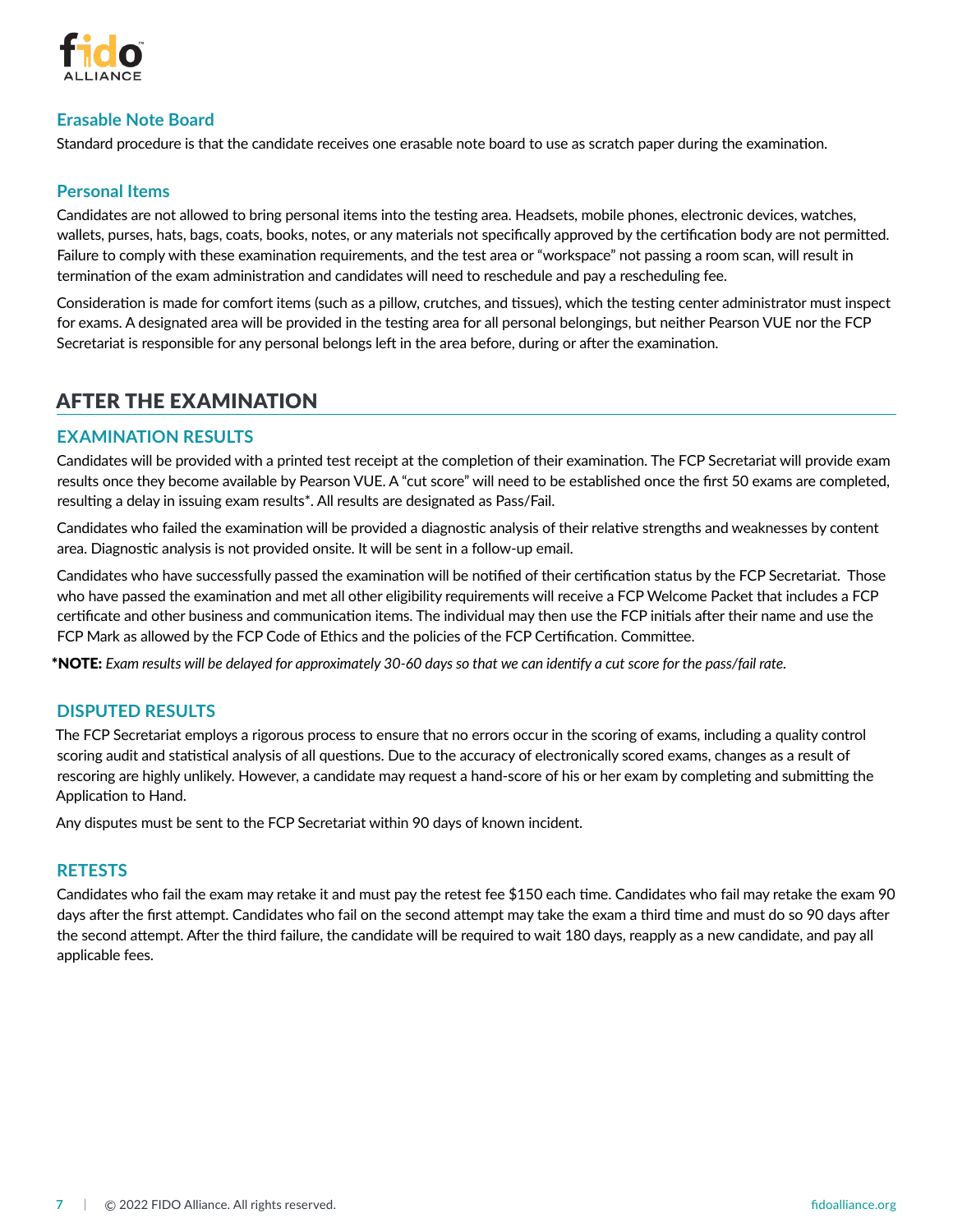

# CERTIFICATION MAINTENANCE

# **ANNUAL MAINTENANCE**

Annual Maintenance Fees (AMFs) are a required part of certification and are due on an annual basis. The fee covers the cost of certification maintenance and the member benefits that a FIDO Certified Professional will receive as a FCP certificate holder.

The initial AMF fee is included in the initial exam fee. AMFs are prorated for the first year based on the date of certification. Once certified, AMFs will be due January 1st each year. The annual AMF is U.S. \$125.

If the AMF is not paid by the payment deadline the FCP certification will be suspended. If the FCP experiences a hardship during the certification cycle FIDO may allow the FCP a grace period to pay AMFs. If the FCP requires a grace period for their submissions, they must notify the FCP Secretariat on or before the payment deadline.

# **CONTINUING PROFESSIONAL EDUCATION**

The FCP certification does not require retesting. Instead, the certification program requires FIDO Certified Professionals maintain their knowledge and skills related to their profession. The earning of CPEs is a way for professionals to enhance their knowledge and skills in order to deliver professional services to customers, clients, and community.

To maintain FIDO Membership and FCP certification, FIDO Certified Professionals must earn a minimum amount of CPE, submitted and reviewed on a yearly basis.

FIDO Certified Professionals are required to earn 90 CPE credits over their 3-year certification cycle and submit annually. All CPE activities must be completed during the three (3) years of each certificate cycle and no later than the certification date (end of certification cycle). Failing to meet the CPE requirements by the annual deadline or 3-year cycle expiration date is grounds for certification suspension.

The FCP is required to keep track of all CPE activities and report them through their FCP Dashboard online. CPE credits are categorized into two groups, Group A and Group B. Group A are activities directly related to the FCP domains of knowledge, and Group B activities are other professional development.

# FIDO CODE OF CONDUCT

The FIDO Alliance is a non-profit industry organization that works to replace passwords with simpler, secure methods of authentication. It consists of hundreds of members varying in size and geographical diversity and collaborates with industry partners and regulators around the world.

To help fulfil its mission, the FIDO Alliance has adopted this Code of Conduct, as an ethical framework for its interactions both within the alliance during working group and committee meetings, both online and in person, and for staff, contractors and volunteers representing the FIDO Alliance when meeting with other members, non-members, industry partners and regulators.

The FIDO Alliance believes that compliance with high ethical standards is key to meeting its objectives as well as being to the benefit of all stakeholders.

FIDO Alliance acknowledges that its Member companies may have their own Code of Conduct or equivalent and anticipates that this Code of Conduct shall complement and reinforce those.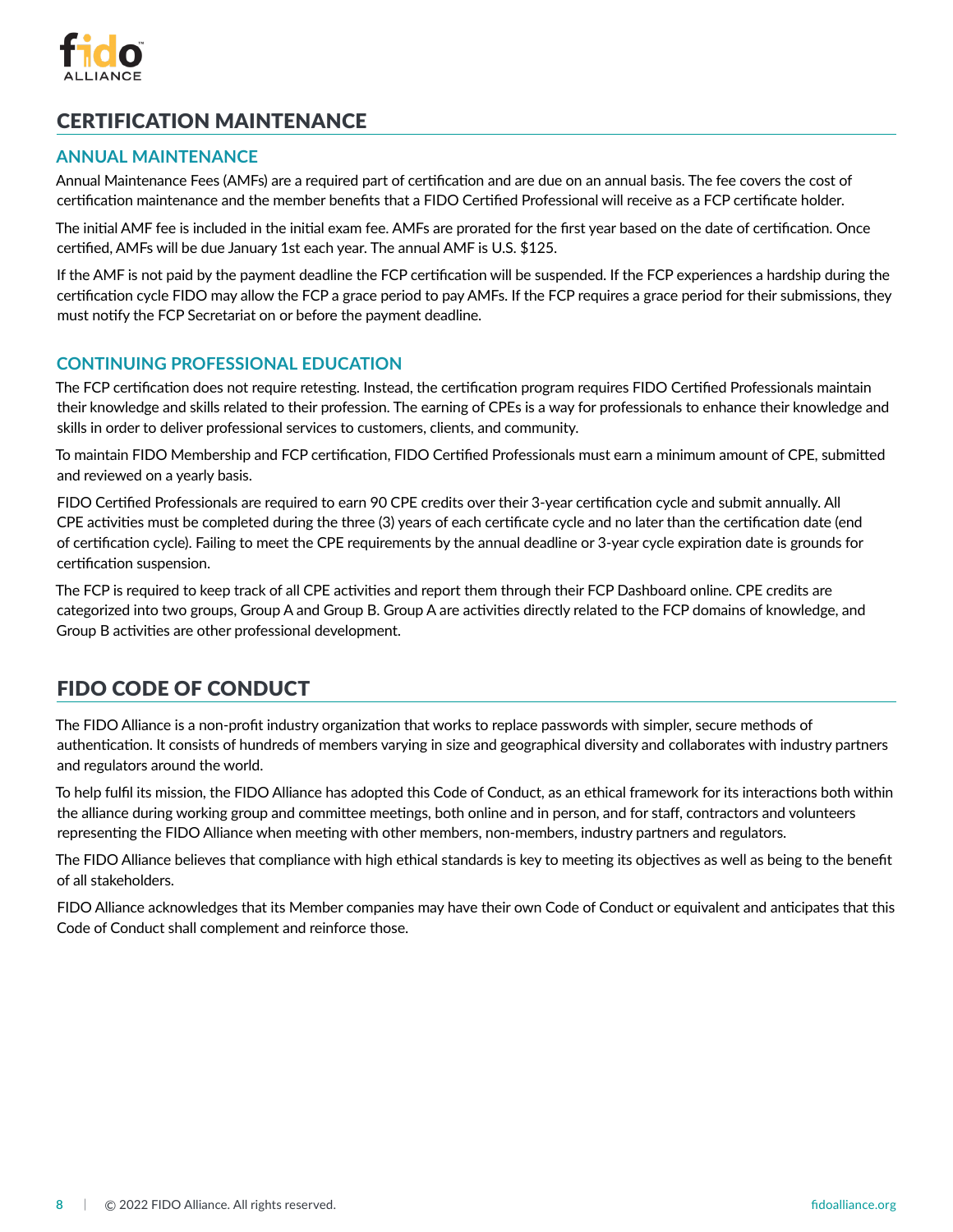

This Code of Conduct shall apply to the FIDO Alliance staff and contractors at all times, as well as its Members as their conduct relates to the activities of the FIDO Alliance. For the purposes of this document, 'FIDO Alliance' shall refer to all staff, contractors and all Member volunteers

#### 1. NEUTRALITY

The FIDO Alliance maintains strict political, religious, and philosophical neutrality.

## 2. EQUALITY

The FIDO Alliance and its Members shall respect the principles of equal treatment and equal opportunities between human beings. The FIDO Alliance and its Members abide by the principle of non-discrimination based on, notably, race, origins, social group, sexual orientation, religion, beliefs, abilities, opinions, or language.

## 3. PROTECTION FROM HARASSMENT

The FIDO Alliance and its Members bring together individuals from all over the world. All participants shall treat and be treated fairly, politely and with respect by their colleagues. Unacceptable behaviors include any form of harassment (sexual or otherwise), abusive, discriminatory, derogatory, demeaning, offensive, or dangerous conduct, as well as other behaviors that would be considered inappropriate within a professional setting.

#### 4. PRIVACY & CONFIDENTIALITY

The FIDO Alliance and its Members shall apply the FIDO Alliance Privacy Policy and shall adhere to the applicable legal framework on data protection.

The FIDO Alliance and its Members shall maintain the confidentiality of non-public information, including confidential information provided by third parties, according to the FIDO Alliance Membership Agreement.

## 5. RESPECT FOR THE RULE OF LAW

The FIDO Alliance and its Members are committed to respecting the rule of law, in particular the laws, rules and regulations applicable to their activities, whether it is the law of a meeting place, the law of the residence location of a given individual, company or organization, the law of the formation location of a given company or organization, any other law that may apply to the given individual, company or organization and any combination of the above. In doing so, the FIDO Alliance and its Members should take into full consideration prevailing international decisions, treaties, conventions, and trade controls.

# 6. HONESTY & FAIR COMPETITION

The FIDO Alliance and its Members are required to adhere to the highest standards of honesty, respect, truth, fairness, and ethical behavior. When communicating to other parties or to the public, the FIDO Alliance and its Members shall use best efforts to ensure the accuracy of statements and shall refrain from providing false, inaccurate, or otherwise misleading information.

The FIDO Alliance is committed to complying with all applicable antitrust laws and regulations, and, by joining the alliance and executing the FIDO Alliance Membership Agreement, its members agree to limit discussions to subjects that relate to the purposes of the FIDO Alliance, whether such discussions take place during formal meetings, informal gatherings, or otherwise.

# 7. NO CORRUPTION OR CRIMINAL ACTIVITIES

Neither the FIDO Alliance nor its Members shall use threats, bribes, or other illegal means contrary to national anti-corruption laws to influence the adoption or implementation of laws, rules or regulations, or the content of court decisions. In the absence of national legislation, the FIDO Alliance and its Members shall abide by best international practices on anti-corruption in the private and public sectors.

#### 8. NO CONFLICT OF INTEREST

FIDO Alliance Members commit to disclose any interest that could reasonably be considered to involve a conflict of interest and to refrain from any activity directly or indirectly giving rise to a conflict of interest.

#### 9. PROHIBITION ON CONDUCT BRINGING THE FIDO ALLIANCE INTO DISREPUTE FIDO

Alliance and its Members will not engage in any conduct which brings FIDO into disrepute or jeopardizes the integrity of its activities.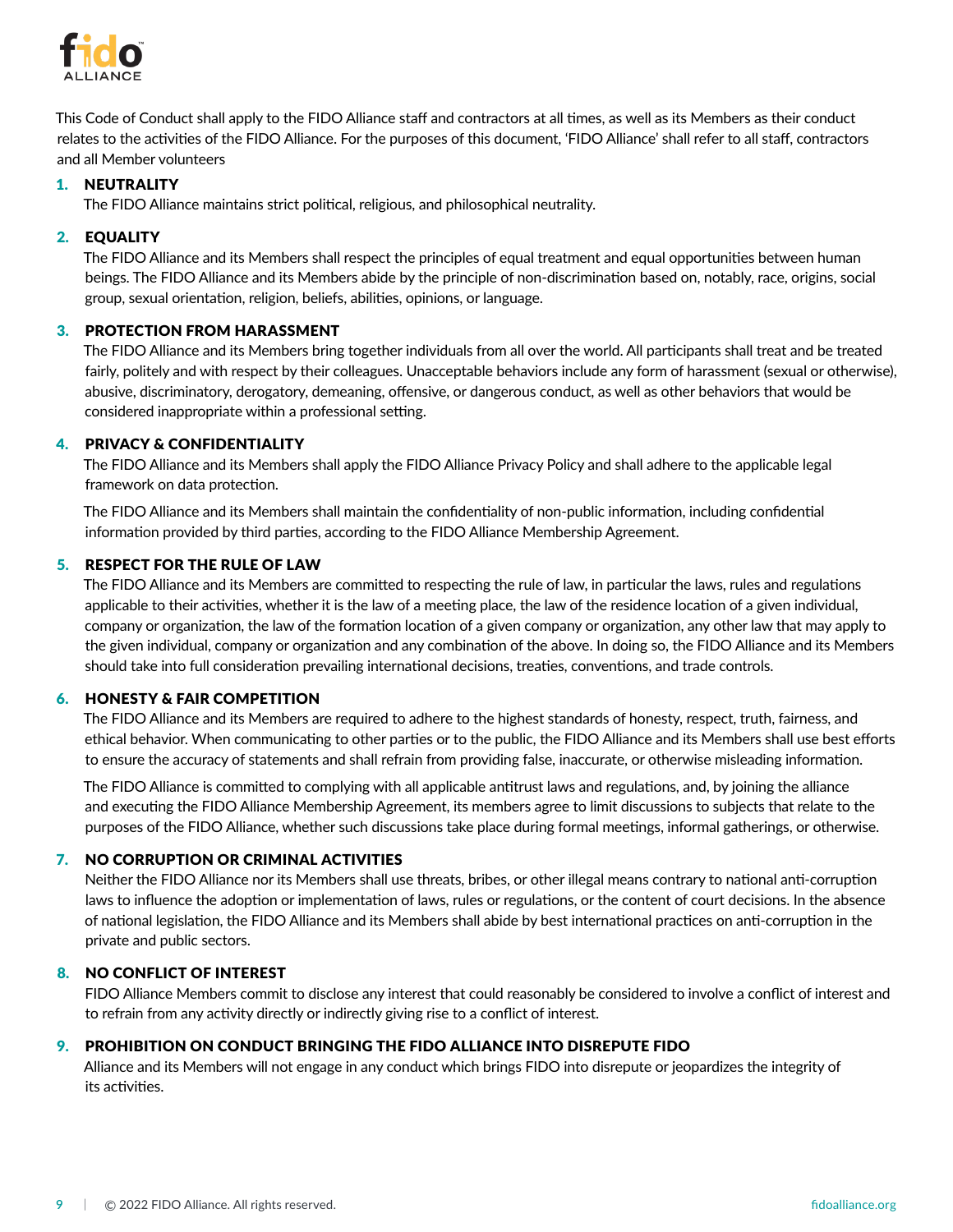

## 10. SOCIAL MEDIA

Participants' use of social media can pose risks to the FIDO Alliance's reputation and mission and can even jeopardize the FIDO Alliance's compliance with business rules and laws. To minimize these business and legal risks, the FIDO Alliance expects participants to adhere to the following guidelines and rules regarding social media use.

- Participants are responsible for what they personally communicate in social media and should remember that what they write might be made public, even if they initially intend for the communication to be private. Participants shall make clear in their personal social media activity that they are speaking on their own behalf. They will write in the first person and use their personal addresses and account names when communicating via social media. If a participant discloses their affiliation with the FIDO Alliance, they will also include a disclaimer that their views do not represent those of FIDO Alliance.
- Participants will use good judgment about what they post and remember that anything they say can reflect on the FIDO Alliance, even with the inclusion of a disclaimer.
- Participants must strive to be accurate in their communications about the FIDO Alliance and remember that their statements have the potential to result in liability for themselves or the FIDO Alliance. The FIDO Alliance encourages professionalism, respect and honesty in social media and all other communications. Participants should be mindful that the FIDO Alliance's policies and procedures, and this Code, apply to their social media activity as well, including those policies and standards related to confidentiality, non-discrimination, and harassment.
- If a participant is contacted for comment about the FIDO Alliance for publication, including in any social media or news outlet, they should direct the inquiry to marketing@fidoalliance.org.

#### 11. IMPLEMENTATION

The FIDO Alliance is always bound to this Code of Conduct. The FIDO Alliance Members shall adhere to this Code of Conduct, in addition to their own ethical and compliance rules, when conducting any activities associated with the FIDO Alliance. Any external consultants engaged by Members shall also be required to adhere to this Code of Conduct as it relates to their activities concerning the FIDO Alliance.

If any staff member, officer or Member of the FIDO Alliance becomes aware of a breach of the Code of Conduct, he or she may bring it to the attention of the Executive Director in a confidential manner. If this is deemed inappropriate, the complaint may be brought to the President.

#### 12. FAILURE TO FOLLOW THE CODE OF CONDUCT

If a participant engages in unacceptable behavior, FIDO may take any action it deems appropriate, up to and including expulsion and/or disqualification from FIDO meetings, events, and programs without warning.

Based on the nature of or continued conduct, failure to adhere to one or more of the principles of the Code of Conduct will be reviewed by the FIDO Board, which may suspend or terminate a staff member, the membership of the Member concerned or require the person concerned to be replaced by the Member with immediate effect.